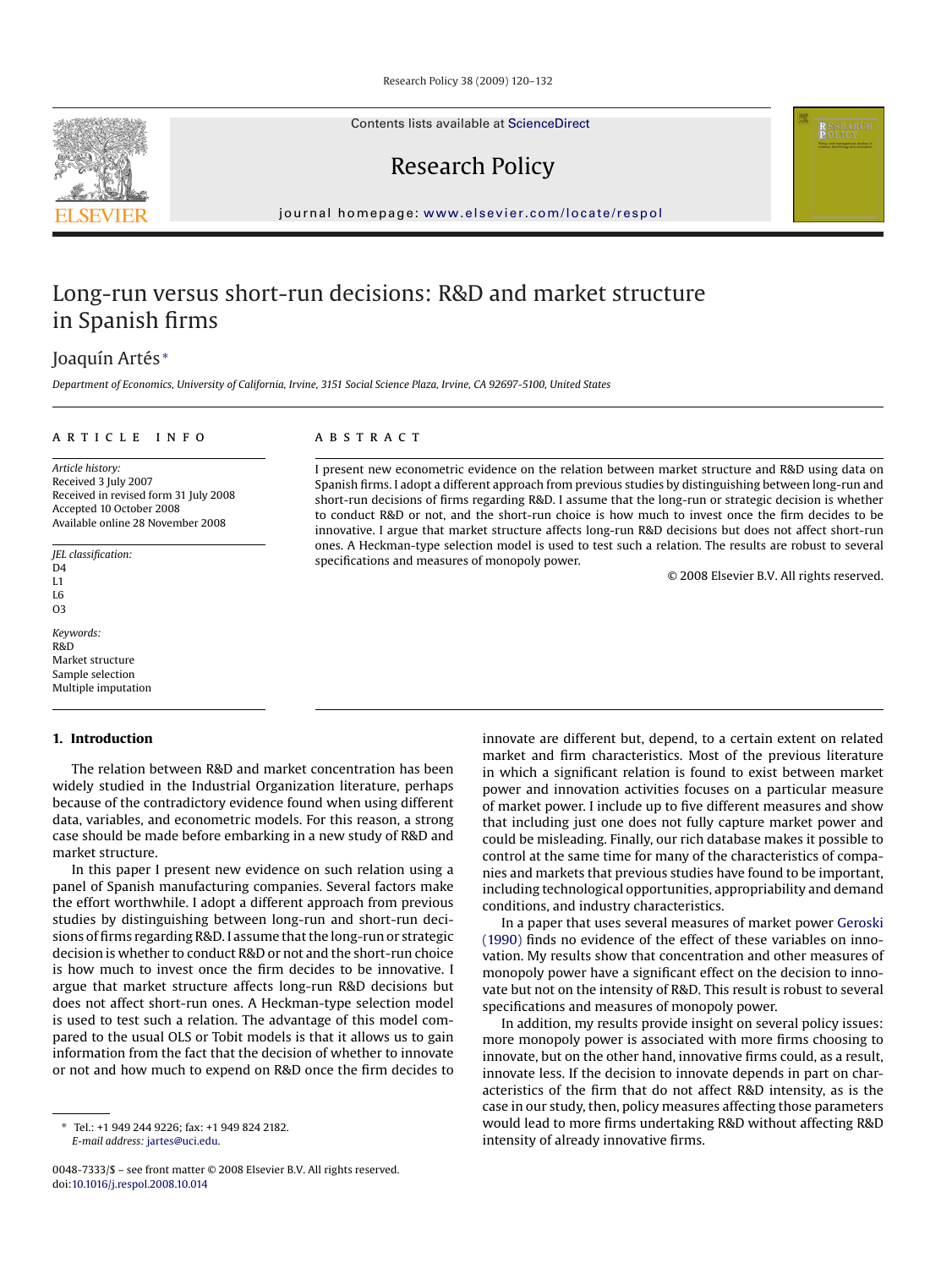The remaining sections of the paper are organized as follows. In Section 2, I review the relevant literature. In Section [3, I](#page--1-0) present the econometric methods. In Section [4, I](#page--1-0) discuss the data and measurement issues. I offer the main results in Section [5. I](#page--1-0) devote Section [6](#page--1-0) to extensions and robustness checks. Finally, Section [7](#page--1-0) concludes.

#### **2. Literature review**

[Schumpeter \(1942\)](#page--1-0) argued that firms with greater monopoly power have a greater incentive to innovate because they can better appropriate the returns of their R&D investment. This simple argument has given rise to a vast literature, both theoretical and empirical, assessing Schumpeter's predictions. The theoretical literature provides arguments to support both a negative effect of competition on R&D and a positive effect. As I will briefly outline in the next paragraphs, the different conclusions come from different model assumptions regarding property rights (exclusive or non-exclusive), the type of innovation (cost reducing or demand enhancing), or the market structure in which firms operate before and after the innovation (monopoly, duopoly, perfect competition).

In an early paper, assuming that innovators enjoy perfect protection (monopoly power) of their property rights over the invention, [Arrow \(1962\)](#page--1-0) argued that firms in competitive markets benefit more from process innovations than firms in monopolistic markets. [Porter \(1990\)](#page--1-0) from a different perspective argues that monopoly discourages innovation because firms do not need to innovate to stay in business.

In a model of patent races, [Gilbert and Newbery \(1982\)](#page--1-0) maintain the hypotheses of exclusive property rights and cost-reducing innovations but consider a different market structure setting in which old and new firms race to obtain patents over new technologies. They find that monopolistic firms have greater incentives to invest on R&D than competitive ones because they can still enjoy duopolistic profits if they lose the race. A key assumption of [Gilbert](#page--1-0) [and Newbery \(1982\)](#page--1-0) model is that the winner of the race is the firm that invests the most on R&D. If uncertainty over invention is added to the duopoly model, as in [Reinganum \(1983\), fi](#page--1-0)rms in competitive markets have more incentives to innovate.<sup>1</sup>

[Dasgupta and Stiglitz \(1980\)](#page--1-0) consider the case of non-exclusive property rights but maintain the assumption that innovations are cost reducing. They find that competition is harmful to R&D because it results in redundant R&D expenditures. In particular they find that firms' incentives to invest on R&D depend on how competitive markets are before and after the invention.

In a model that integrates both positive and negative effects, [Loury \(1979\),](#page--1-0) building on [Kamien and Schwartz \(1972, 1976\),](#page--1-0) assumes technological and market structure uncertainty, and focuses on the strategic interdependence of duopolistic firms regarding the optimal timing decision on when to invest. He finds an inverted U-shape relation between competition and R&D. In a recent model of growth, [Aghion et al. \(2005\)](#page--1-0) also show that more competition will initially cause greater R&D effort because of the higher incremental profits of innovation in competitive markets. But innovative intensity will decrease above a certain level of competition due to the smaller incentive to innovate faced by laggards.

A vast array of empirical studies provides evidence on which of the two different competing effects (positive or negative) of market structure on innovation is predominant in real data.<sup>2</sup> Some papers

find a positive relation between monopoly power and R&D, e.g. [Kraft \(1989\),](#page--1-0) [Crépon et al. \(1998\),](#page--1-0) [Blundell et al. \(1999\), o](#page--1-0)thers find a negative relation, [Geroski \(1990\),](#page--1-0) [Harris et al. \(2003\),](#page--1-0) [Okada \(2004\)](#page--1-0) or [Nickel \(1996\), a](#page--1-0)n even others, the inverted U-shape predicted in [Aghion et al. \(2005\)](#page--1-0) as well as in some of the early studies, e.g. [Aghion et al. \(2005\),](#page--1-0) [Tingvall and Poldahl \(2006\).](#page--1-0) Most of them find that after controlling for demand, appropriability conditions and technological opportunities, the effect of market structure on innovation is very small if any (e.g. [Levin et al., 1985\).](#page--1-0)

This inconclusiveness has been attributed to the different measures of innovation and market power and to problems with the estimation techniques and databases. To name only a few, innovation has been measured by R&D to sales [\(Levin et al., 1985\),](#page--1-0) R&D employment ([Scherer, 1967\),](#page--1-0) R&D capital per worker ([Crépon et](#page--1-0) [al., 1998\),](#page--1-0) patent counts [\(Aghion et al., 2005; Geroski, 1990\),](#page--1-0) sales from innovative products ([Mairesse and Mohnen, 2001\),](#page--1-0) or innovation dummies ([Pohlmeier, 1992](#page--1-0) or [Harris et al., 2003\).](#page--1-0) Market structure has been measured by price-cost margins [\(Okada, 2004;](#page--1-0) [Nickel, 1996; Aghion et al., 2005\),](#page--1-0) Herfindahl index ([Tingvall and](#page--1-0) [Poldahl, 2006\),](#page--1-0) concentration ratio [\(Scherer, 1967; Culbertson and](#page--1-0) [Mueller, 1985; Levin et al., 1985\),](#page--1-0) number of competitors (e.g. [Kraft,](#page--1-0) [1989\),](#page--1-0) number of new companies, market shares or market growth ([Geroski, 1990](#page--1-0) includes all this three). Even papers that use the same measures of R&D and competition reach different conclusions.

Few papers, however, use more than one variable to capture market structure. Data on market structure show that the correlation among the different possible measures of monopoly power (e.g. concentration ratio or profit margins) is low. Therefore the debate could benefit from a study that uses many of the possible variables. [Geroski \(1990\)](#page--1-0) includes up to five different measures in the same paper and finds that monopoly power does not affect the number of innovations.

In this paper I reach a different conclusion showing evidence that provides support to Schumpeter's arguments. I also include many different measures of monopoly power but adopt a different approach by distinguishing between long-run and short-run decisions of firms regarding R&D. I assume that the long-run or strategic decision is whether to conduct R&D or not and the short-run choice is how much to invest once the firm decides to be innovative. I argue that market structure affects long-run R&D decisions but does not affect short-run ones. I adopt this focus based on the fact that firms' R&D policy is usually a long-run one due to the length and uncertainty of the innovative process.3 Conducting R&D activities requires high fixed costs that cannot be changed on the short-run (see, for example, [Hall, 1992](#page--1-0) or [Sutton, 1998\).](#page--1-0) Therefore, when a company decides to invest in R&D, it takes into account expectations over market conditions over a long period of time and only considers short-run fluctuations if they are sizable and likely to be permanent. Moreover, at the same time the decision of whether to conduct R&D is made, the "level" or average amount of innovative effort has also to be determined in order to compute if expected profits derived from this average level, given expected market structure, are worth the effort. As the usual data on R&D are observed over a short period of time, standard linear regression or time series analysis is not useful to measure the effect of stable or relatively permanent market conditions on firms R&D decisions.

I use a two-stage selection model. In the first-stage I use a panel probit analysis of the decision of companies of whether to undertake R&D. I combine it with a choice of covariates that captures

<sup>&</sup>lt;sup>1</sup> Her result depends on the modeling of the discovery process but is robust to extending the model to a more complex market structure with more than two companies.

<sup>&</sup>lt;sup>2</sup> See [Kamien and Schwartz \(1982\),](#page--1-0) [Cohen and Levin \(1989\)](#page--1-0) and [Gilbert \(2006\)](#page--1-0) for a review of this literature.

<sup>&</sup>lt;sup>3</sup> The uncertainty inherent to innovation activities (the time of the discovery is difficult to predict) requires a long run effort from the firm for the expectations over the returns of the innovations to hold.